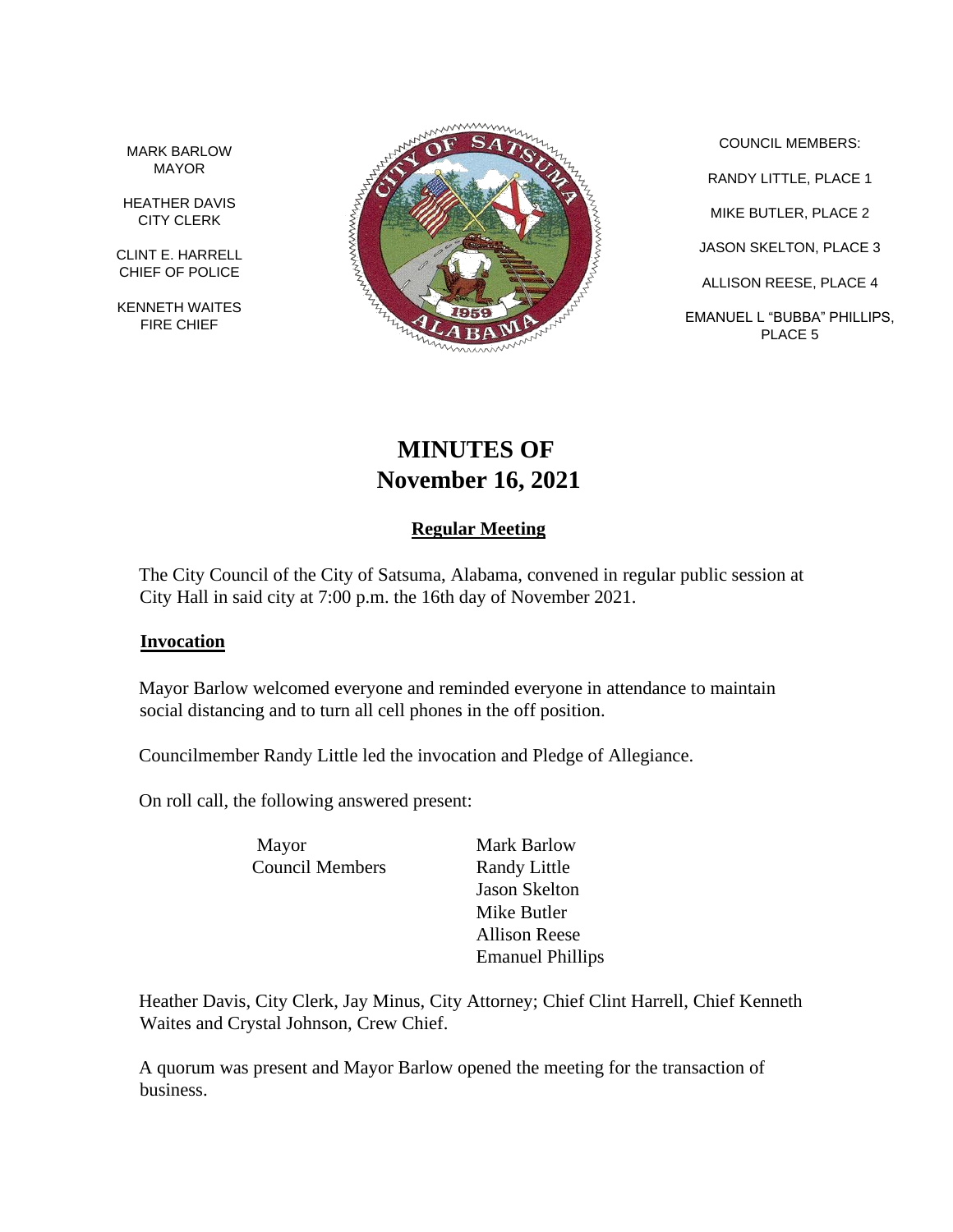## **Agenda**

On a motion to amend the agenda made by Councilmember Skelton and seconded by Councilmember Reese to add item "k" and "l" to the agenda. With a roll call vote the following answered as follows:

Councilmember Little - aye Councilmember Butler - aye Councilmember Skelton- aye Councilmember Reese- aye Councilmember Phillips - aye Mayor Barlow - aye Council approved and the motion carried.

## **Approval of Minutes**

Mayor Barlow presented the minutes from the Regular Meeting held on November 2, 2021. Councilmember Jason Skelton made a motion to approve the minutes as presented. Councilmember Little seconded the motion and the motion carried unanimously.

## **Recognitions**

None

## **Visitors**

Tracy Nolfe of 5811 Daphne V Street Satsuma, Al. came before the council to discuss the gun range and usage of the range.

## **Mayor's and Council's Reports:**

## **Mayor's Report**

Mayor Barlow thanked City Hall employees and Mr. Jack Presnall for the work that was done for the Veteran's Day Celebration.

Mayor Barlow reported the redistricting with House Seat 96.

Mayor Barlow reported that the Municipal Dinner would be held November 18, 2021 at Steele Creek Lodge.

Mayor Barlow expressed his condolences to the families within the community who lost loved ones recently.

Mayor Barlow reported that Edith Butler had been approved to purchase the candy for the Christmas Parade as in years past.

Mayor Barlow stated at he will provide more information to Council about the lots on Juniper as well as a contract for Cara Stallman.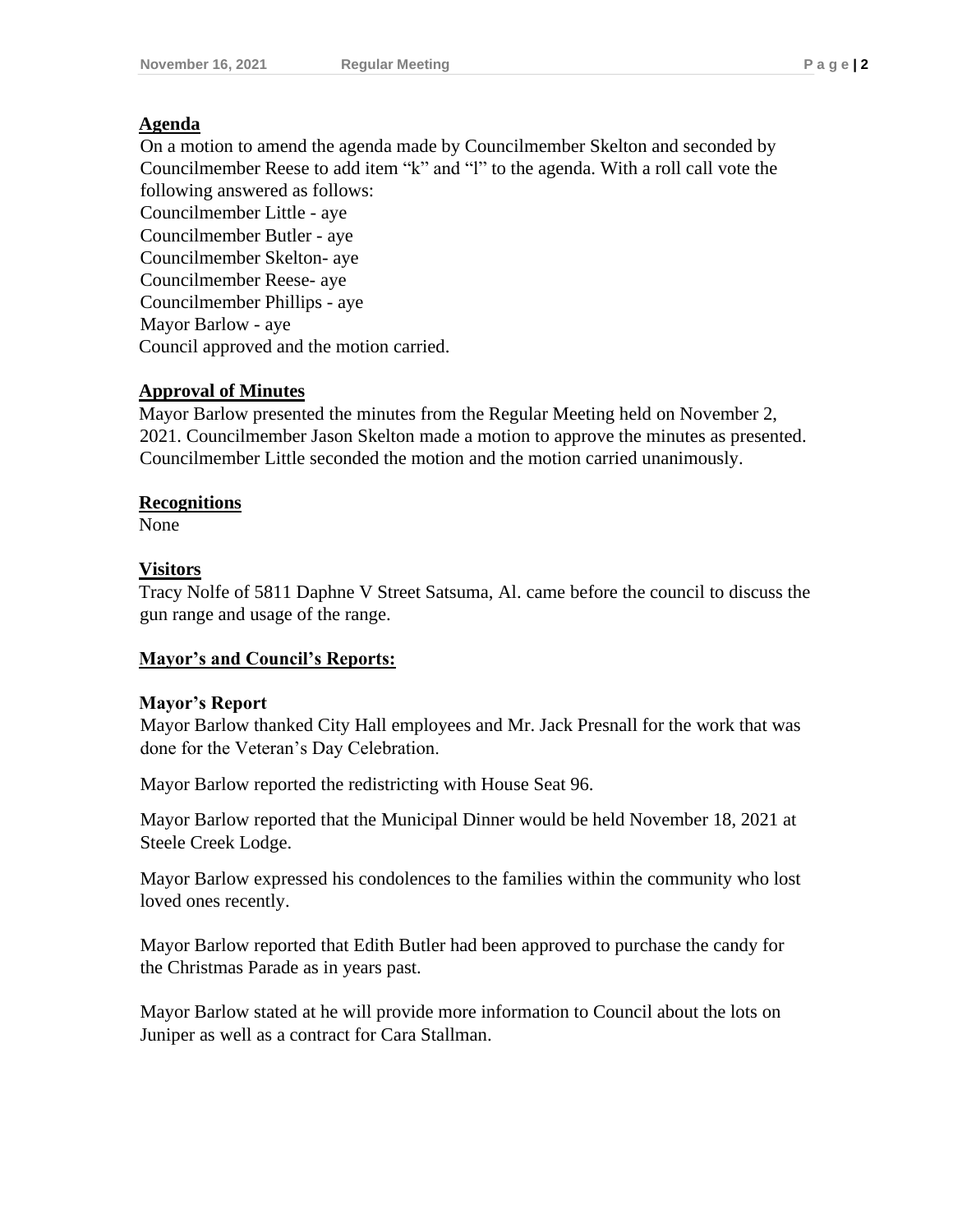#### **Public Services – Councilmember Little**

Councilmember Little reported the Senior van was discussed in pre-council and Edith Butler had sent an email to SARPC about the changes needed regarding the van

Councilmember Little stated that the trucks were back up and running and the piles of trash and limbs were being worked on and will hopefully be resolved soon

#### **Public Safety – Councilmember Butler**

Councilmember Butler reported that the police department had a total of 375 calls for the month of November.

#### **Administration – Councilmember Skelton**

Councilmember Skelton wished everyone a Happy Thanksgiving.

#### **Parks & Recreation – Councilmember Reese**

Councilmember Reese wanted to thank the city employees for their hard work on Magnolia Park.

Councilmember Reese stated she attended some classes in Montgomery recently ang obtained some invaluable information for the city.

Councilmember Reese stated Advocacy Day will be held in Montgomery y Jan. 19, 2022. The Annual Convention will be held May 11-14, 2022 in Tuscaloosa.

## **Public Works – Councilmember Phillips**

Councilmember Phillips reported that public works department worked in Baldwin Square with the Christmas tree. Cleaned out ditches and right of ways throughout the city. Worked on low hanging limbs and potholes as well as started running the leaf vaccum.

## **Items for Consideration**

## **A. Consideration of payment of the bills in the amount of \$38,059.42**

On a motion by Councilmember Skelton and seconded by Councilmember Reese with all voting "aye" Council unanimously approved and the motion carried.

## **B. Discussion and consideration of the request from John Beech to do a transfer to the City of Creola public works department**.

On a motion by Councilmember Reese and seconded by Councilmember Butler with all voting "aye" Council unanimously approved and the motion carried.

## **C. Consideration of the resignation of Crystal Johnson as Crew Chief effective December 3, 2021, in good standing.**

On a motion by Councilmember Reese and seconded by Councilmember Little with all voting "aye" Council unanimously approved and the motion carried.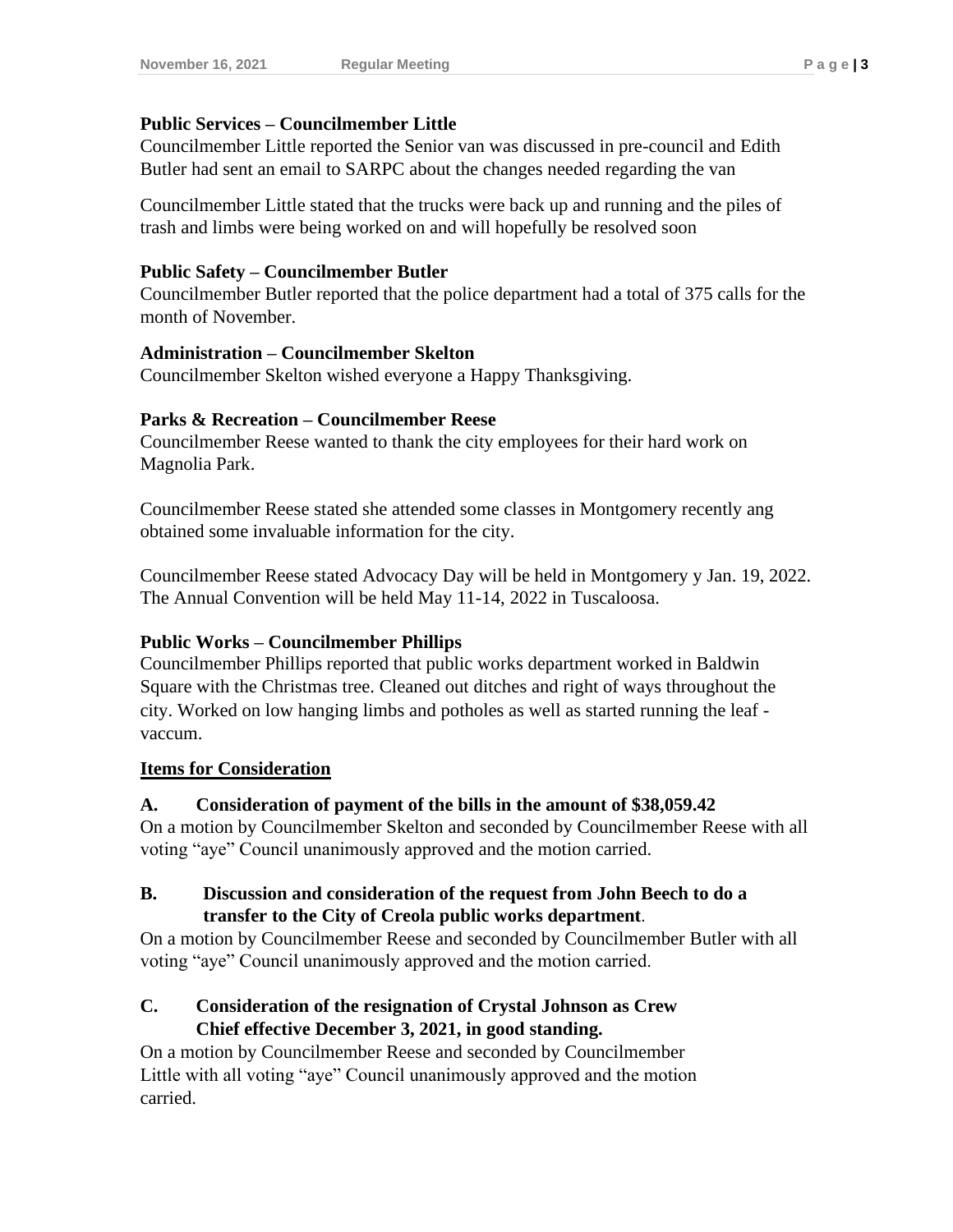## **D. Consideration of the resignation of Charles Washington as EO III effective December 3, 2021, in good standing.**

On a motion by Councilmember Butler and seconded by Councilmember Skelton with all voting "aye" Council unanimously approved and the motion carried

## **E. Consideration of hiring Derric Burrell Jr as part time jailer/ dispatcher effective Nov. 20, 2021.**

On a motion by Councilmember Butler and seconded by Councilmember Little with all voting "aye" Council unanimously approved and the motion carried

## **F. Consideration of the resignation of Timothy Gollette as a firefighter effective Nov. 26, 2021, in good standing.**

On a motion by Councilmember Butler and seconded by Councilmember Little with all voting "aye" Council unanimously approved and the motion carried

## **G Discussion and consideration of Cara Stallman's contract as a grant writer for the City of Satsuma.**

On a motion by Councilmember Reese and seconded by Councilmember Skelton to table this item until next meeting, with all voting "aye" Council unanimously approved and the motion carried

# **H. Discussion and Consideration of an invoice for Civil Southeast in the amount of \$5600.00**

On a motion by Councilmember Phillips and seconded by Councilmember Skelton with all voting "aye" Council unanimously approved and the motion carried

# **I. Discussion and consideration of sample ATV/ Golf Cart Ordinances 540.**

On a motion made by Councilmember Reese and seconded by Councilmember Phillips to introduce a sample ordinance for ATV/Golf Carts, with a roll call vote the following answered as follows:

Councilmember Little - aye

Councilmember Butler - aye

Councilmember Skelton- aye

Councilmember Reese- aye

Councilmember Phillips - aye

Mayor Barlow - aye

Council approved and the motion carried.

# **J. Consideration of purchasing a boat motor from Steele Creek Marina not to exceed \$12,000.**

On a motion by Councilmember Butler and seconded by Councilmember Skelton with all voting "aye" Council unanimously approved and the motion carried